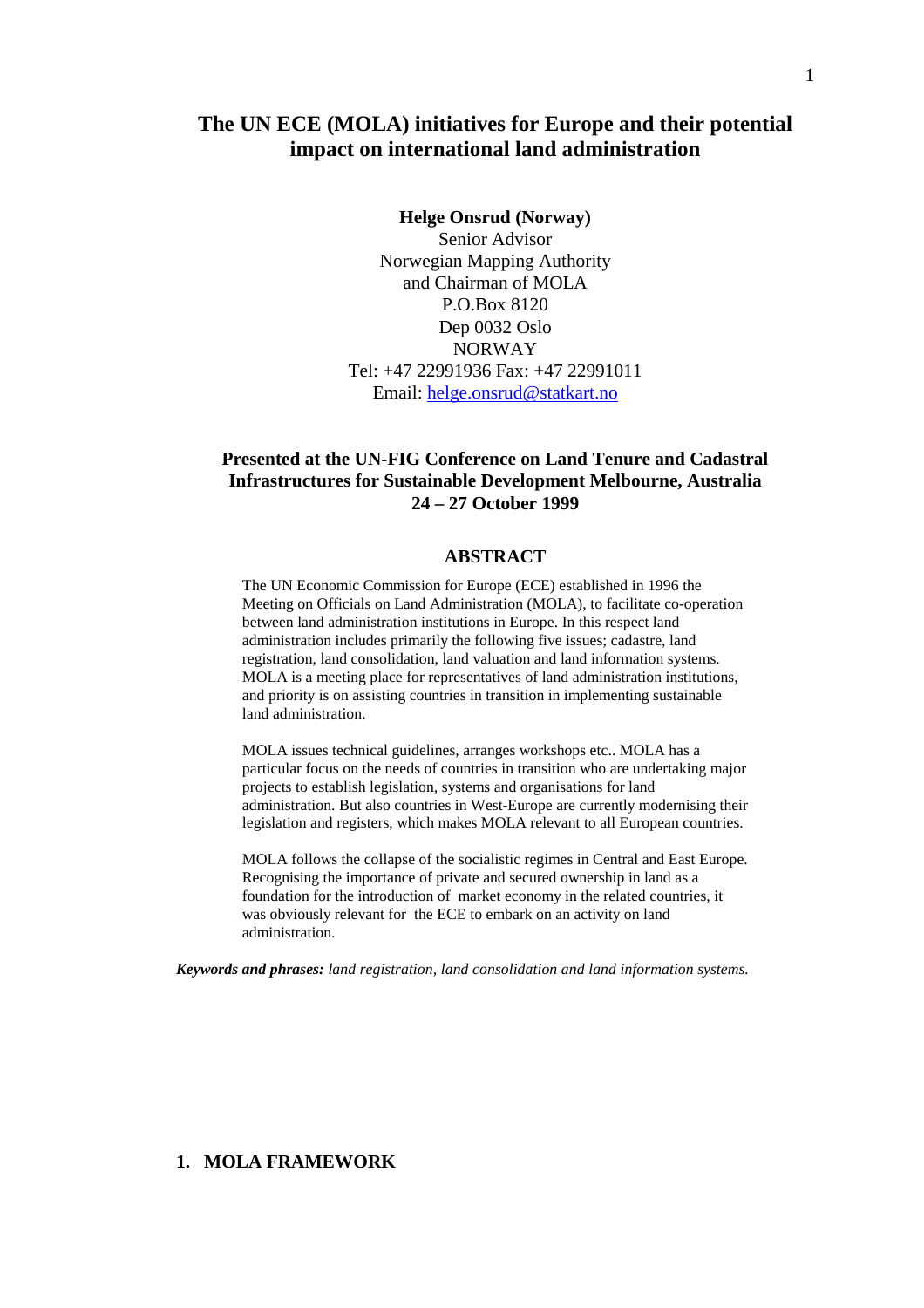#### 1.1 **Establishing MOLA**

The Economic Commission for Europe (ECE) is a regional United Nations organisation for countries in Europe, but includes also Canada and the United States. Corresponding UN economic commissions also exist for other regions of the world. The ECE was initially set up for helping in the economic development and cooperation throughout Europe after the second World war. For a long time the ECE was an important arena for economic co-operation across the iron curtain. When the curtain was removed, ECE engaged in other issues of importance for the economic and social development in Europe. Turning to market economy in east and central Europe, privatisation of land and development of an infrastructure for a functioning land market, obviously became two basic issues.

The particular ECE activity on land administration came out of the preparatory process leading up to the Habitat II Conference in Istanbul in June 1996. As a contribution to the Habitat II Conference, an ECE Task Force, chaired by professor Peter Dale (President of FIG), prepared the so called "Guidelines on Land Administration", on which a new ECE activity called Meeting on Official on Land Administration (MOLA) was founded.

MOLA is however also the result of a strong interest among some of the national mapping and surveying authorities in Europe in creating a pan-European activity in the field of land administration. There has since long existed an organisation for the mapping and surveying authorities in Europe, called CERCO. CERCO has traditionally been dealing with issues related to geodesy and cartography. Several of the CERCO members wanted that CERCO should take up land administration issues, but this was finally rejected by the majority of the members. As a result of this, the interested countries turned to the ECE as a natural platform for bringing the land administration authorities in Europe together.

Within the overall structure of the ECE, MOLA belongs to the ECE Committee on Human Settlements. No specific membership or membership fee is required to take part in MOLA; all ECE member states are automatically also entitled to participate in MOLA activities. So far approximately half of the ECE member states have been active within MOLA, which actually is a high figure compared with many other similar activities of the ECE. It is anticipated that MOLA takes all decisions by consensus, and no detailed administrative terms of reference are formulated.

#### **1.2 What's Land Administration**

Land administration refers to the process of recording and disseminating information about ownership, value and use of land and its associated resources. Land administration includes, *inter alia*, cadastre, land registers, land consolidation, valuation and land information systems.

The terms of reference identifies the following work areas for MOLA:

(a) Basic land management legislation (legislation concerning legal rights in real property including ownership, registration of real property, ownership and mortgages, transfer of ownership, security of ownership, adjudication of land rights and resolution of disputes, land use restrictions, etc.)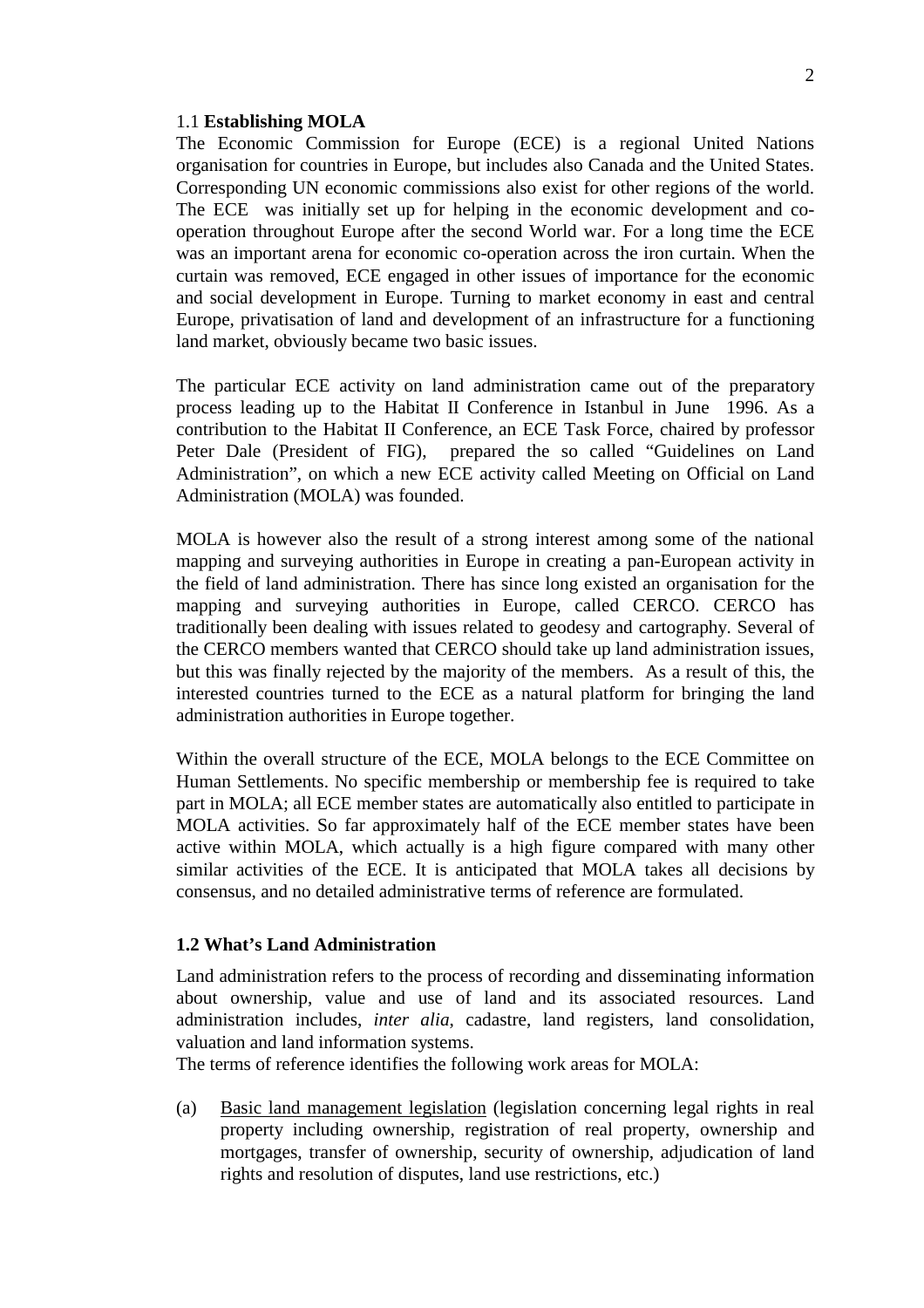- (b) Land administration measures (real property formation, land registration, cadastral mapping, real property valuation, etc.)
- (c) Land information systems (real property registers, land registers, assessment data, land use data, cadastral maps, etc.)
- (d) Organisation and management issues (institutional matters, management, financing of operations, data policy and pricing of services and cost-recovery requirements, development of professional skills, privacy, citizen participation, etc.)

## **1.3 Working within a political framework**

It should be understood that MOLA is obliged to work within the framework of policies and guidelines as adopted by the ECE in general. In this respect MOLA shall contribute to the implementation of the *ECE Plan of Action* as adopted by its fifty-second session. The following issues of the Action Plan are particularly relevant for MOLA:

- To undertake activities within the context created by the adherence of the whole region to the market economy system, *for which a functioning land market is a prerequisite*
- To contribute to the development of standards and norms relevant to land administration
- To respond to the needs and priorities of countries in transition
- To strengthen co-operation with other international organisations active in the region
- To co-operate with and involve the business community relevant to land administration
- To contribute to environmentally sound land management, *for which knowledge about land ownership, land use and land use changes are of vital importance, and to which contemporary land information systems can play an important role.*
- To contribute to the creation of a clear, predictable and supportive environment for industrial and enterprise activities, and to facilitate investments across national boundaries, *for which systems that guarantee security of ownership and allow the use of land as collateral, are indispensable.*
- To contribute to housing reform and housing privatisation, urban renewal and sustainable human settlements development, *for which systems that provide adequate access to land and a working land market, as well as adequate private financing through mortgaging in land, are of vital importance.*
- To contribute to mainstreaming of the gender perspective, *for which the development of legislation which gives women equal rights to buy, inherit, own and possess land is an important issue.*

Within its Terms of Reference MOLA shall also contribute to the implementation of *The Habitat Agenda* adopted by the UN conference in Istanbul in 1996. In this respect MOLA shall, inter alia, contribute to: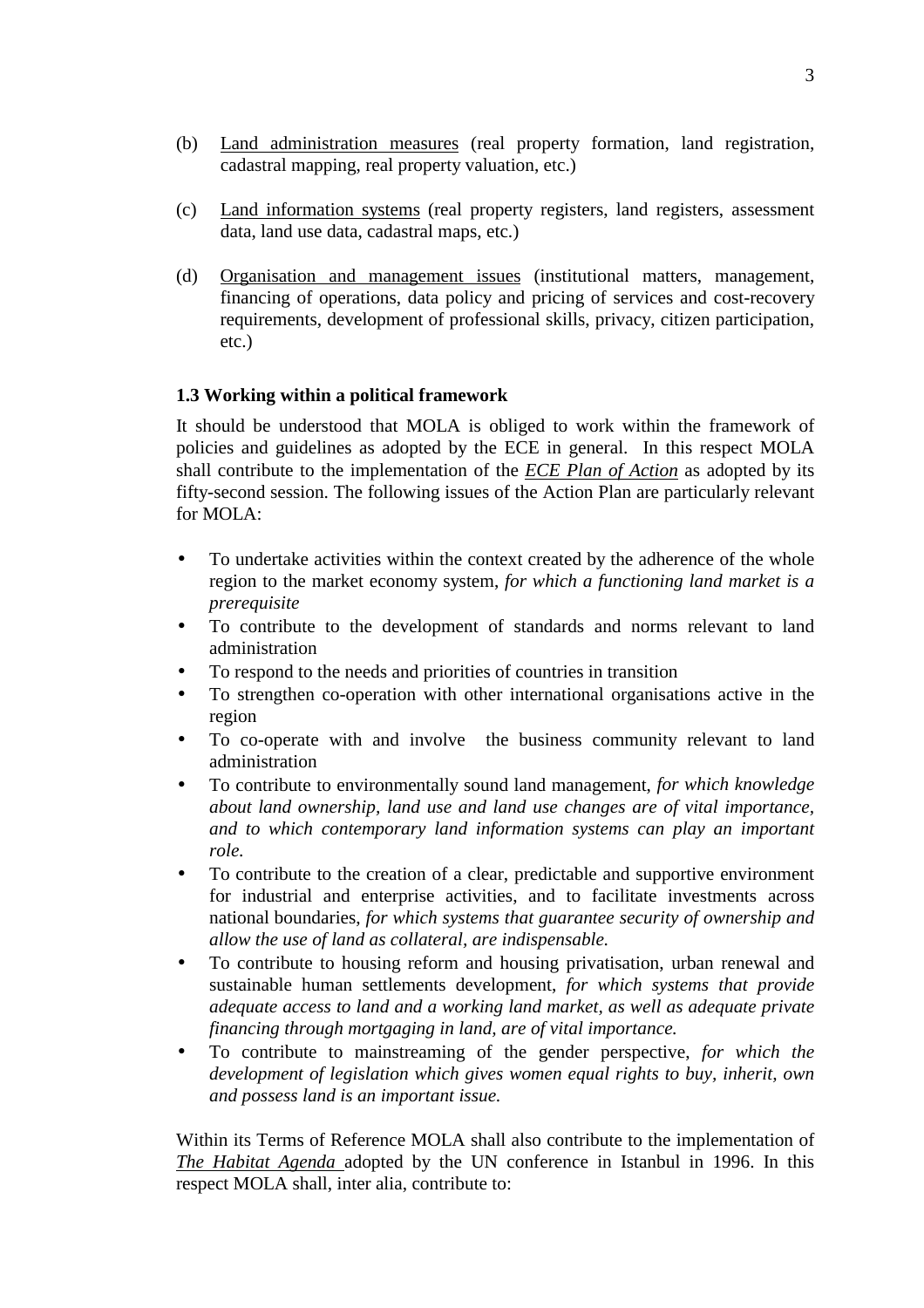- promoting efficient land markets and environmentally sustainable use of land
- eradicating legal and social barriers to the equal and equitable access to land, especial the access of women, people with disabilities and those belonging to vulnerable groups
- facilitating access to land and security of tenure for all socio-economic groups

## **1.4 Being a part of the UN**

As mentioned, some countries tried to make CERCO engage in land administration, in the end without success. However, belonging to the UN has shown beneficial, in particular when it comes to assisting countries in transition. UN has still a strong position in many transitions countries. That gives MOLA a stronger position than it possibly would have had as a part of a separate non-UN organisation.

Financing MOLA is a particular problem. As is the case for UN in general, the ECE can only provide limited financial assistance. The ECE is providing a secretary devoting 1/5 of his time to MOLA, and the ECE is also providing some printing, translation etc. Further the UN system does not allow that MOLA introduces member fees. So far MOLA activities have been financed through volunteer contributions from countries. It has been very encouraging to experience that several countries have been ready to provide significant resources in undertaking surveys, printing and publishing inventories, hosting meetings, providing experts for missions, etc.. In the future, however, MOLA will need a more solid financial foundation. One will have to look for volunteer contributions from countries to a trust fund, or similar solutions.

Encouraging dialogue has started with the World Bank, FAO, the Austrian government and other parties in developing the so called "Vienna Initiative on land Administration". This can possibly turn into a much stronger activity than MOLA can manage alone.

Considering the experience from Europe, it seems relevant that other regional UN economic commissions should consider establishing similar activities to that of MOLA. I know that this is already considered in Africa.

## **2. RESPONDING TO A GROWING IMPORTANCE OF GOOD LAND ADMINISTRATION**

### **2.1. The European Agenda**

Land is often referred to as the "ultimate" resource for human well-being on earth. Saving land for production of food to the growing world population is of course of immense importance. But so is also land for human settlement. Making sustainable cities in developing countries, as they grow with a pace previously never seen, is a question of making and implementing a sound land use through appropriate planning. We all know the close linkage between ownership and land use.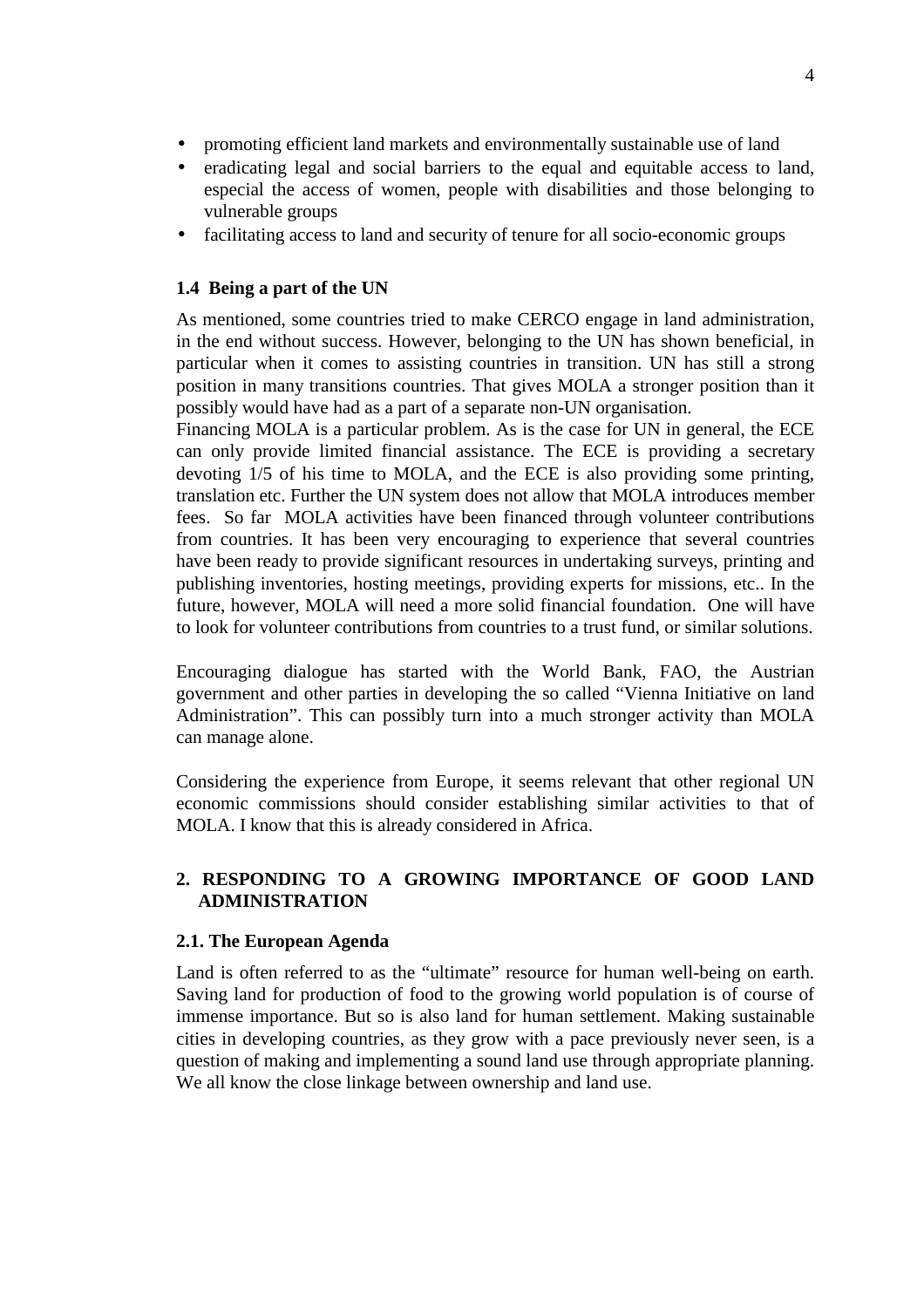To Europe in particular, privatisation of land and security of ownership is increasingly stressed as a prerequisite for a successful introduction of market economy in former socialistic countries. Hence there was definitely a mature market for establishing a Pan-European activity to assist countries in transition in developing sustainable legislation, systems and institutions for land administration. In addition almost all countries in West-Europe are simultaneously engaged in modernising their land administration systems, for which information and experiences from other countries is a valuable source for domestic developments.

Reflecting the massive need to improve the land administration infrastructures in the former communist countries in Europe, MOLA has very much focused on the basic issues for securing tenure, facilitating mortgaging and supporting taxation in these countries. Sustainable land use and land use planning are other urgent matters in these countries, which MOLA will have to address in the near future through it's own agenda or in partnership with other international bodies.

Countries in West-Europe with a developed economy are generally modernising their land administration infrastructures, characterised by digitalisation of registers and maps, outsourcing and more use of private sector in general. Combination of data from several sources into an integrated user friendly service is an up-coming issue in these countries, and Internet is becoming a vital part of the data distribution services. Few of these countries currently seem to really consider merging the cadastre and the land title register, which however should become an issue in the future. In my mind, there are few reasons why a land title register should continue to belong to the legal sector. In addition there is a need to develop the cadastre to incorporate information on land use restrictions etc. stemming from public planning and a continuously stronger focus on environmental issues. To many users of land information, data on public restrictions are becoming just as important a private rights registered in land title books.

Land administration has so far been regarded as a national responsibility, where very little co-ordination has taken place across national boundaries in Europe. Even within the European Community harmonising the legal and institutional framework for the land markets has never really been put on the agenda. However as land markets are liberalised, and increasingly larger investment in land are made in other countries than the investors own country, the market will slowly demand a harmonisation of the cadastres, land registries and of the legislation for transactions in land. MOLA has so far hesitated to enter into making model legislation, as many of the member states still stress the national differences in land policies, land history etc.. It is however a tradition within the ECE to make model legislation in other fields, and I believe the issue rather soon will be on the MOLA agenda as well.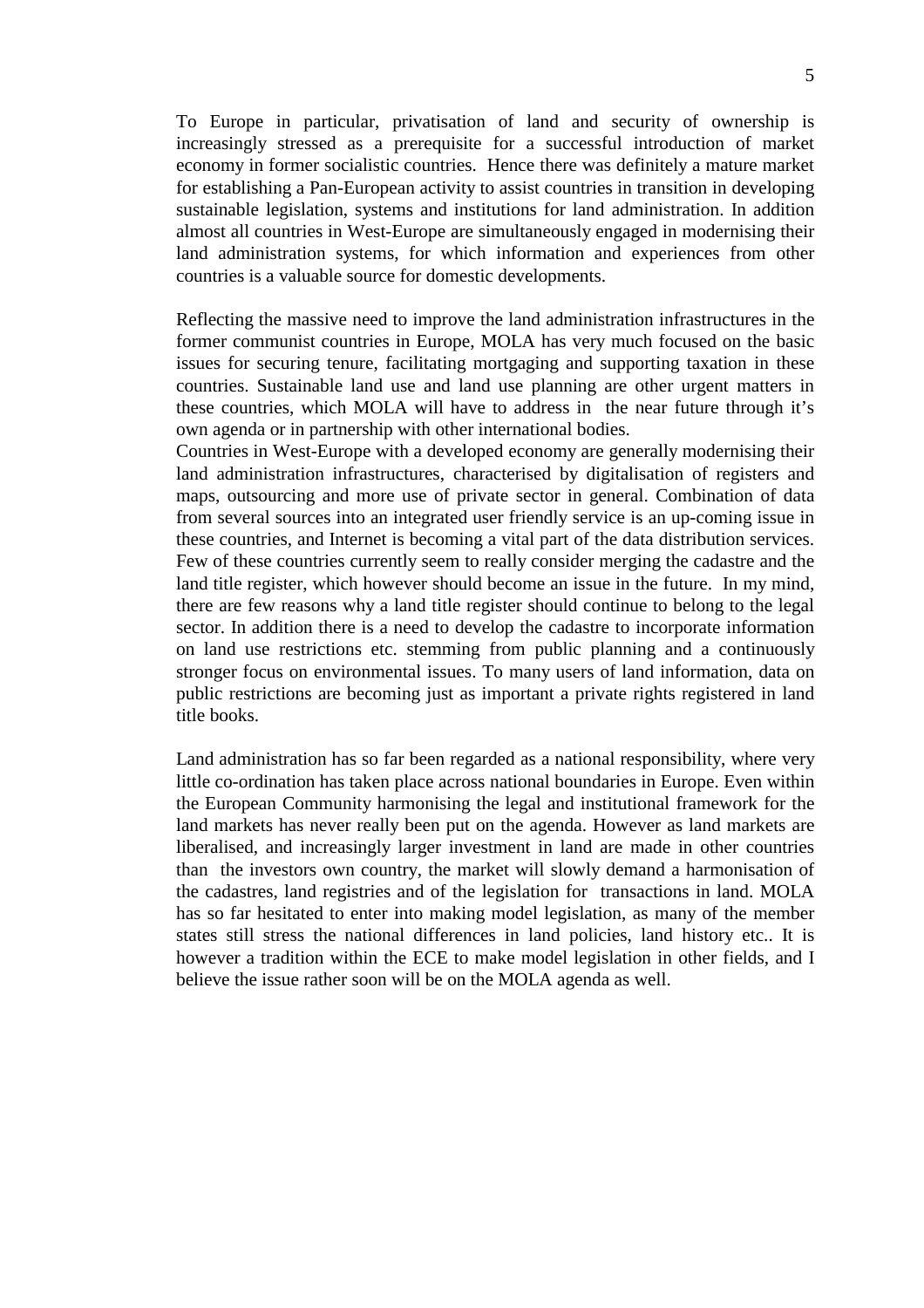Land administration is also globally a fast growing field of interest. This is clearly visible in the growing number of projects assisted and financed through national aid programmes or international developing banks and programmes, like the World Bank, regional developing banks and the European Community. It is clearly communicated from international funding institutions that a better co-ordination of projects is needed. Also the recipient countries need to strengthen their capabilities to deal with foreign assistance. Too often it seems that the project premises are formulated by aggressive foreign consultants and companies, bringing hard currency, rather than by the country's own authorities. MOLA should in particular assist both donor countries, international banks and programmes, as well as the recipient countries in dealing with foreign assistance to land administration projects. As indicated below, MOLA has already arranged the first meeting between donors, lenders and countries to sum up experiences. During this meeting the first guidelines for foreign assistance to land administration projects were drawn up.

#### **2.2. Towards sustainable land administration in transition economies**

Through it's various activities MOLA has collected information about the status, and the major challenges and obstacles to the development of an efficient land market in the transition countries in Europe. Based on this MOLA has produced a number of recommendations and practical guidelines to assist the related countries in implementing appropriate legislation, registration systems etc..

#### 2.2.1. Status of land administration in the transition countries in Europe

First of all it should be underlined that restitution of former ownership, or first time distribution of land to private owners, is indeed a huge task. In most transition countries there are literally millions of parcels, buildings and persons to be registered. Applying west-European standards it will take decades to identify and document all plots and all owners. On top of that the countries have to cope with a number of particular problems resulting from the communist confiscation of private properties, and the subsequent change of the former land pattern and land use.

In general the countries with the strongest links to a functioning pre-communist land market, including countries like Poland, Hungary, East-Germany, the Czech Republic, Slovenia and the Baltic states, have implemented the basic land legislation, registration systems etc. and are able to sufficiently support a new land market within a limited number of yeas. However, with some exemptions, a real land market as we know it in the west, is not yet in operation.

The further one moves eastwards, in particular into the former Soviet republics, the less the basic concept for, and the subsequent legislation of private ownership to land, is defined and implemented. In countries like Russia, other Soviet republics, Bulgaria, Romania, it will take many years to develop private ownership and a viable land market. However there are possibilities to implement legislation and technology which significantly can speed up the process of facilitating a land market also in these countries.

2.2.2. Obstacles and opportunities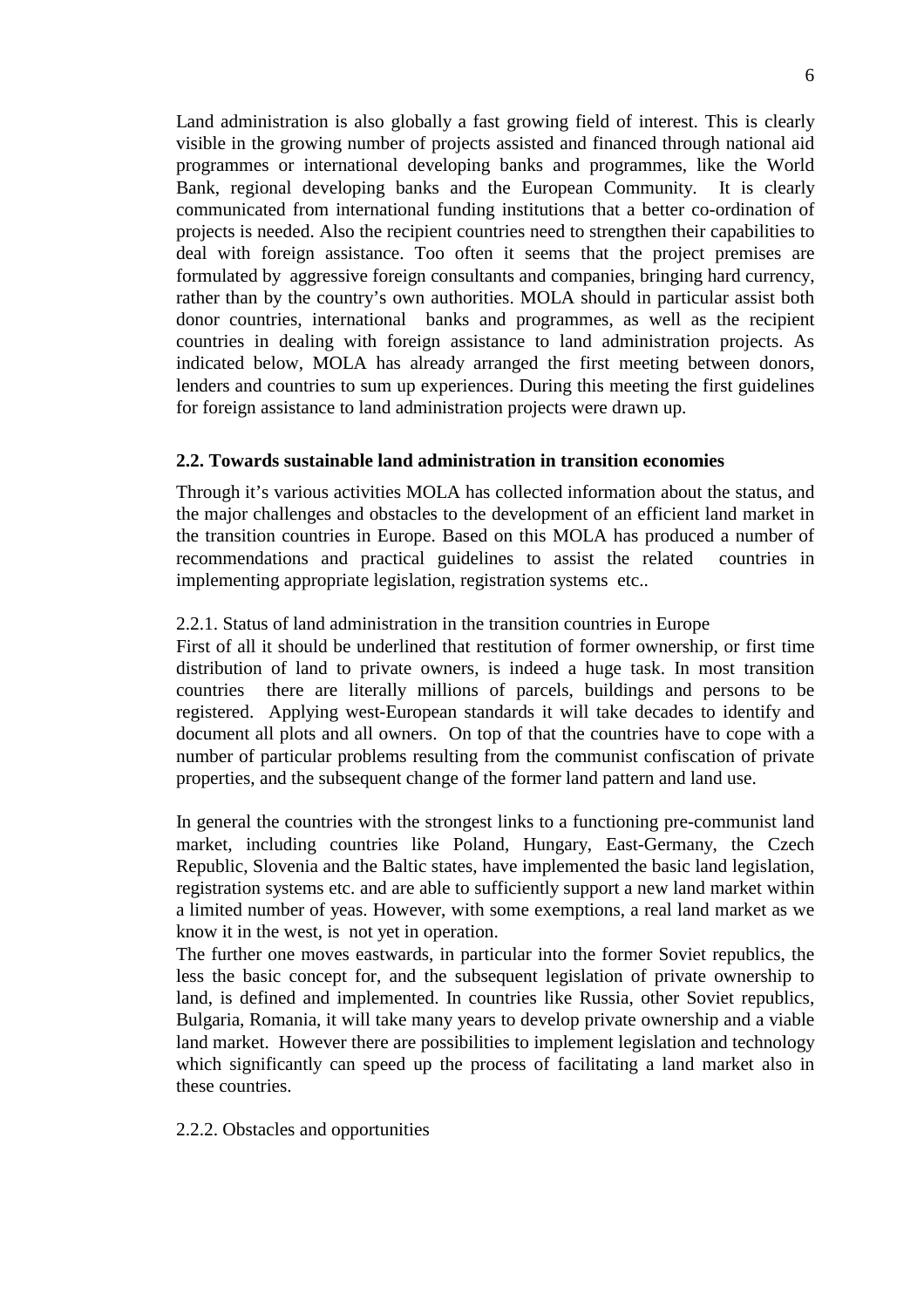MOLA has repeatedly identified the lack of a consistent and firm policy from top political level as a major issue. In many transition countries disputes between different ministries and agencies have seriously hampered the restitution processes. MOLA has recommended that one single ministry or central committee should have the lead role.

Some of the transition countries have used the opportunity to implement modern integrated registration systems, combining the cadastre and the land title register in one register and one institution, whilst other countries have reverted to the before World War II situation with two separate registers. Both solutions can work if the legal and the surveying sectors can agree on co-operative measures. That is not always the case. It is also very important to see the two registers as complementary when it comes to financing, because the registration of documents in the land title register , in particular mortgage documents, is the real "money maker". It is much more difficult to finance the maintenance of the cadastre from user fees only.

MOLA is promoting the use of private sector in the restitution or privatisation processes, through outsourcing or other forms of public private partnership. However, the general opinion is that the registers themselves need to be under full governmental control, whilst surveying and other technical and legal operations creating data for the registers may well be undertaken by private sector.

Many countries would have benefited from focusing on supporting basic needs, in particular on measures and areas which would stimulate economic growth. It seems that many countries have put large efforts into restitution of private ownership in the rural areas, whilst the major economic development takes place in the cities.

The communist countries had very good maps and a detailed registration of soil land use for statistical purposes and for providing data for agricultural production etc. Many transition countries would have benefited from giving up converting this tradition into there new land registration systems. In the current situation, the idea of making a multi-purpose cadastre has done more harm than good. Both the land market and taxation can survive with less sophisticated registration.

Many transition countries have embarked on implementing too sophisticated registration systems, frequently inspired by the central-European tradition for very exact surveying and mapping of boundaries, and collection of very detailed information for taxation and other purposes. Frequently they have adopted far too demanding standards on geodetic precision in boundary surveys. New techniques like satellite positioning and offer opportunities for a more rapid and low cost approach to surveying and mapping, if somewhat less geometric precision are accepted. Securing tenure, facilitating mortgaging and land taxation can function very well without very precise surveying of boundaries.

Many countries have embarked on a systematic surveying, mapping of parcels and registration of ownership. There is a clear need to develop instruments to also facilitate a sporadic adjudication and registration, where and when needs occur.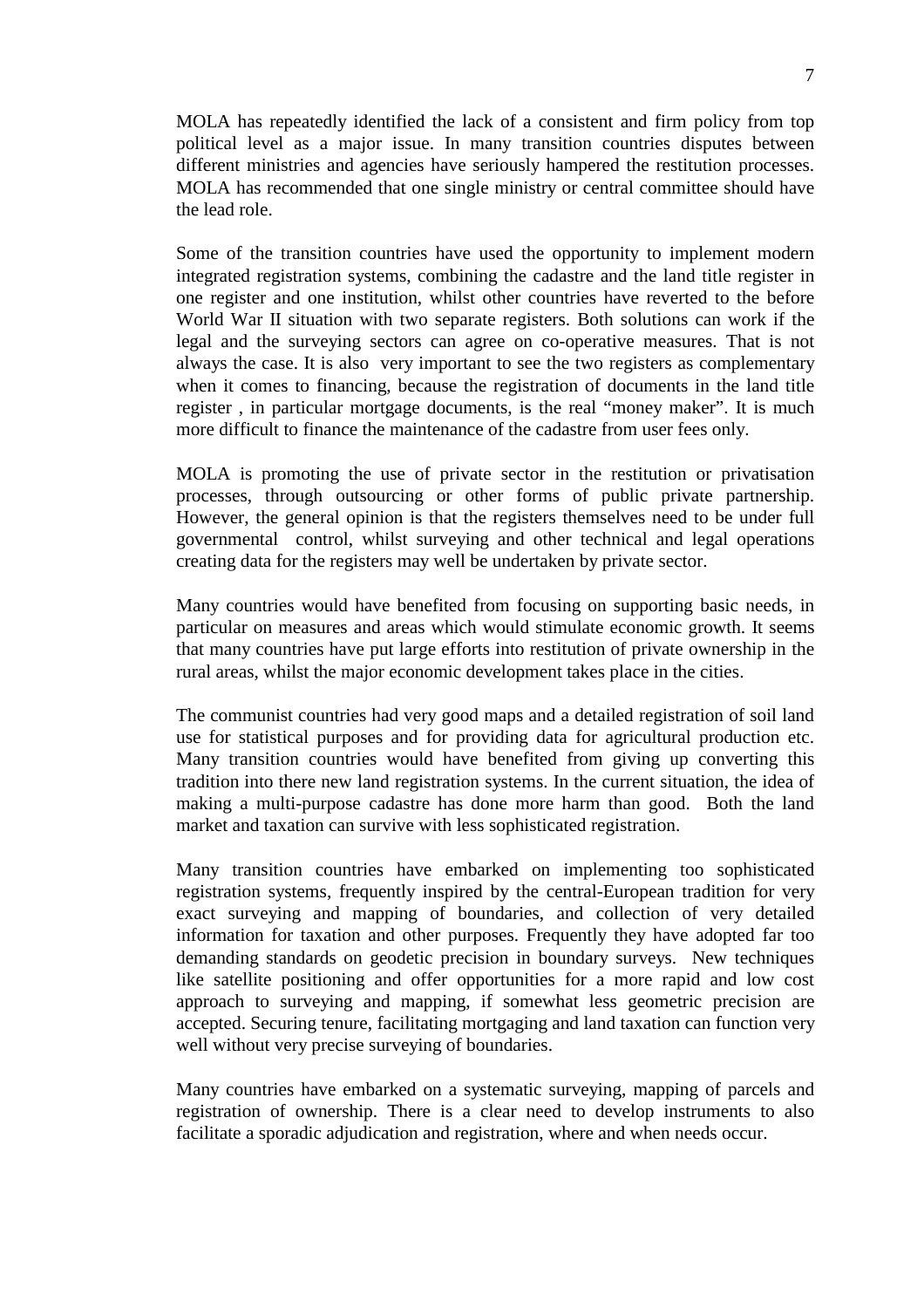Several transition countries have opened for separate ownership to buildings and to the related land parcel, thus created a very difficult situation in respect to facilitating a land market. MOLA has clearly recommended not to allow separate ownership unless legislative measures are implemented to ensure a clear relationship between the owner of the building and owner of the land parcel.

Some of the transition countries have privatised flats giving them to the former tenants, without arranging for the ownership to the common parts of the building and the related land parcel. The absence of appropriate legislation for condominiums is a major issue in the majority of the transition countries.

It is a major problem that land parcels frequently are restituted to the former owners with its pre communist boundaries even when this is in serious conflict with the current land use. The initial restitution, which may be well understood and justified for political reasons, have without doubt created a massive need for land consolidation. In many cases the current land parcel pattern is far from facilitating efficient land use and a viable land market. Some of the transition countries have issued bonds and arranged for auctions instead of a precise geographic restitution, but this approach has also produced a very inefficient land parcel pattern in some regions. There is a clear need to develop and implement practical and fast working instruments for land consolidation.

Another important issue in restitution of private ownership, which may hamper the development of a land market, has to do with the establishment of a large amount of co-ownership in real estates, as ownership naturally is given back to the currently living heirs to the single person who owned the property at the time of confiscation or collectivisation. In many cases the heirs, or some of them, are not living in the area any longer, hence there is often troublesome to identify and even to find those who can legally represent the property in legal transactions. One need to develop some new legal instruments to deal with this problem in a practical way.

The above are only a few, but probably the more serious challenges to overcome. There are several others of practical, political and cultural nature. A reliable and efficient system of local courts to deal with land disputes is much needed. Not to mention the financial problem There are huge amounts of money needed to complete restitution and privatisation of real property, and to build the infrastructure needed for a working land market. The general opinion is that the initial restitution and consequent identification and formal registration of land parcels and owners mainly will have to be financed from public sources, whilst the following maintenance of the registers may be fully covered by user fees. One should however also look into possibilities that when a sporadic approach to first time restitution is accepted, those who need a fast formal and secure registration of title could influence the prioritisation by paying higher fees.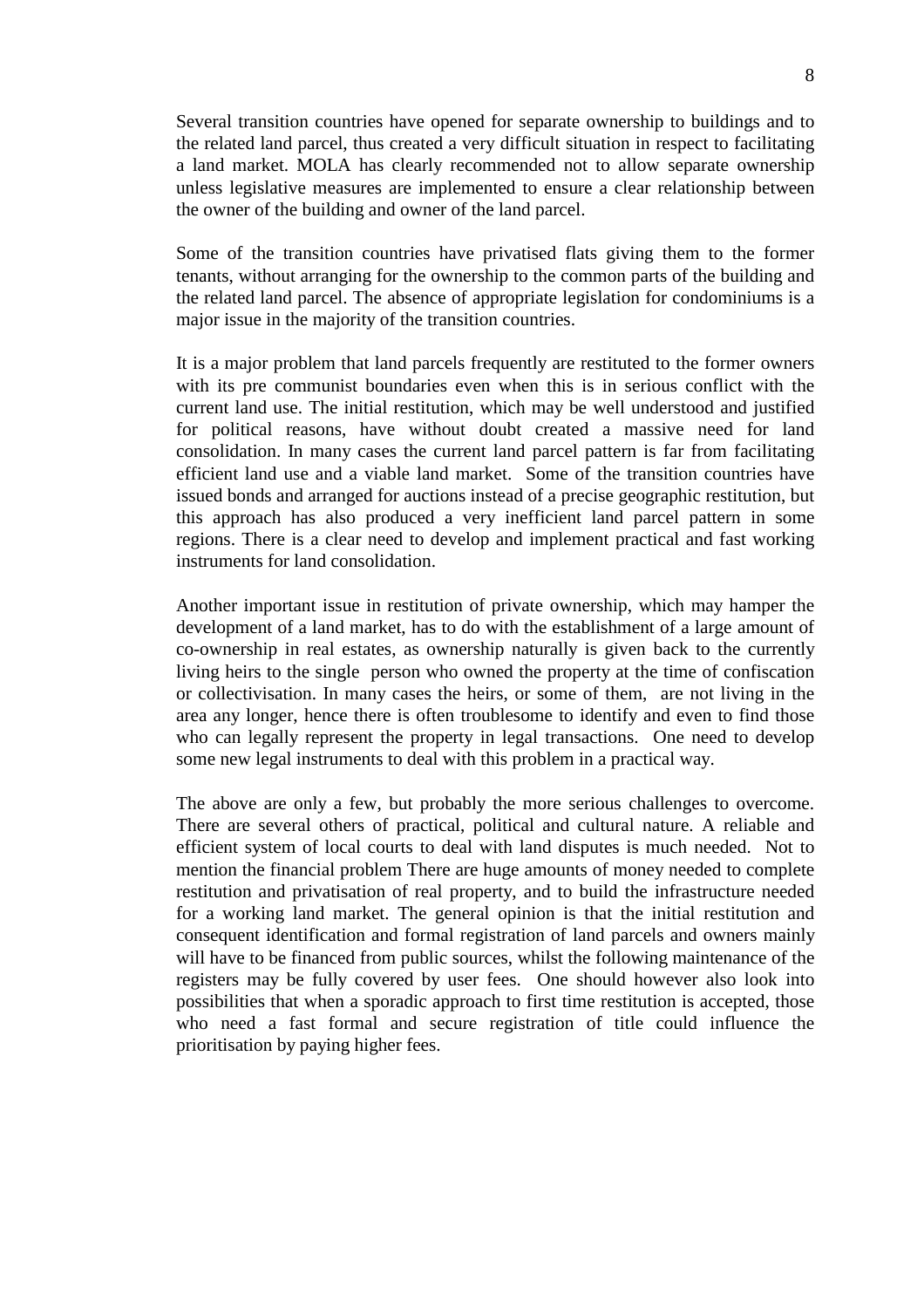The majority of transition countries need foreign assistance to accomplish the restitution and privatisation.. There are some optimistic signals that the World Bank and the EU, as well as national aid programmes are focusing more on the land issue. However there is also a need to better co-ordinate foreign assistance and projects. There are several examples of parallel not co-ordinated projects going on in one country at the same time, frequently driven by foreign experts bringing hard currency, rather that by a coherent policy by the recipient country. It is on the agenda of the MOLA meeting in November this year to bring donors and recipients together to share experiences and make appropriate guidelines for assistance and projects. A first such meeting was arranged in 1997.

A big challenge is also to overcome the cultural barriers. The understanding of what land, property and ownership really are in a market economy versus in a socialistic economy is something which can not be developed over night. This understanding includes, inter alia, the understanding of the need for land use planning, appropriate legislating for expropriation, the need for legislation controlling sale and subdivision of land, the use of real property as collateral etc, etc. .

## **2. INFLUENCING INTERNATIONAL TRENDS IN LAND ADMINISTRATION**

MOLA's four cornerstones are:

- Providing a meeting place for experts and managers
- Raising awareness
- Facilitating access to information
- Developing guidelines

MOLA can possibly influence, or inspire, regions and countries outside Europe in all these four areas.

Firstly, I believe it can be said that MOLA, however only in it's infancy, has met a demand for a meeting place for land administration experts to come together, exchange experiences and opinions, and build official and personal networks. I do not hesitate to recommend other regions of the World to consider establishing a similar activity, and I believe it is valuable to do it under the umbrella of the UN.

It is important that MOLA and its future parallels, try to bring together experts with different backgrounds. It is remarkable that land administration internationally is very much dominated by surveyors, and that lawyers are almost absent. While encouraging more lawyers and other professions to take part in the activities, it is equally important to promote the development of the "land administration surveyor", a new type of surveyor being much more than a geodetic expert; more like a "terrain going lawyer" with profound expertise in land law, land use planning and land management as well as in surveying and mapping. MOLA is encouraging governments, universities and the professional associations to change standards and relevant curricula in that direction.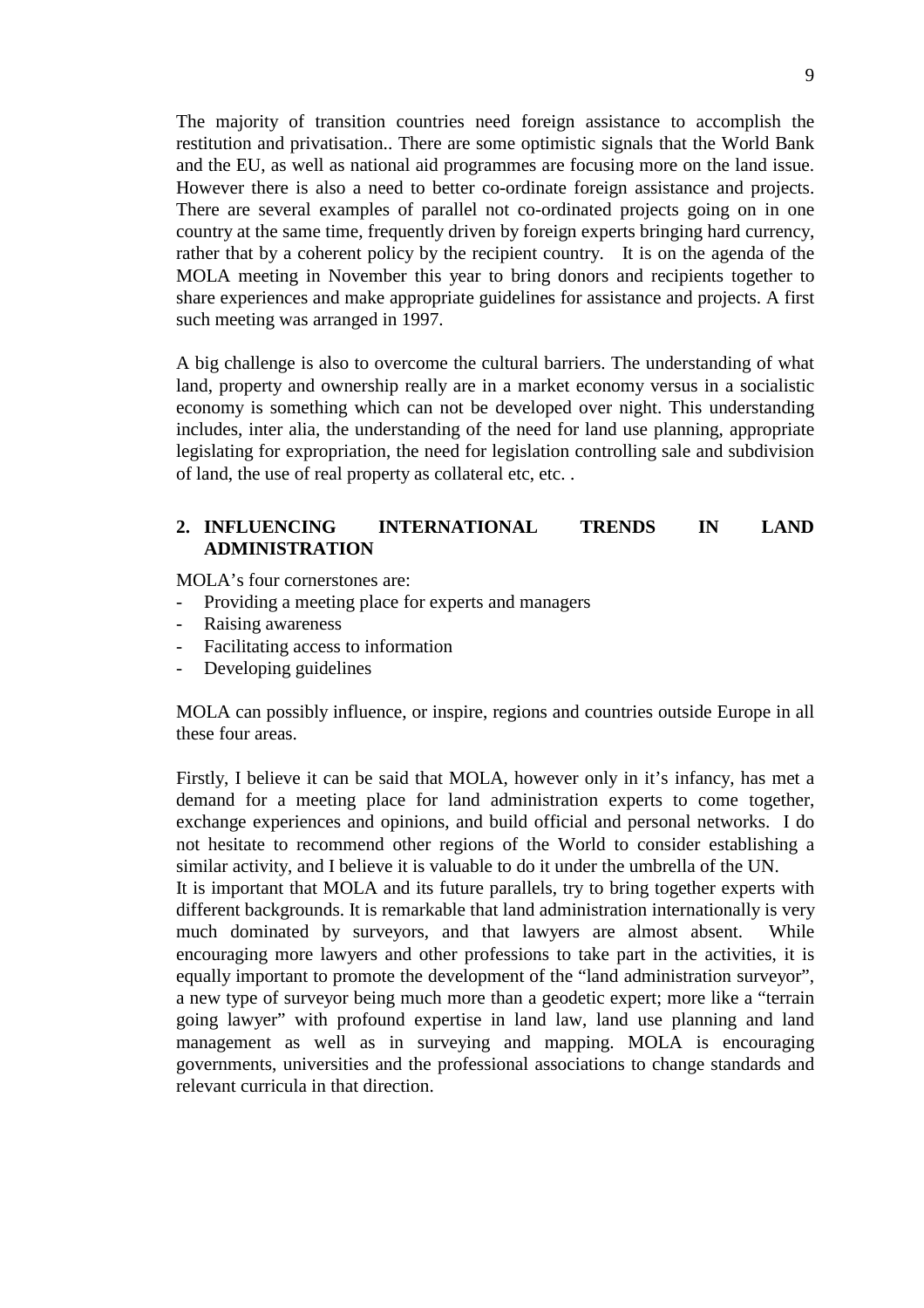Widespread private ownership, secured tenure, financing through using land as collateral, and other important aspects of land administration has for a long time been largely underestimated as vital issues for social and economic development. As socialist ideas of centrally planned and controlled economies are loosing foothold, and more countries are turning to market based economies, land administration is again becoming an important issue for governments, international organisations and banks and agencies providing assistance to developing countries. However, there is still a great need for raising awareness of the importance of good land administration infrastructures. MOLA has tried to reach politicians and top managers, inter alia, by issuing a pamphlet on the social and economic benefit of land administration to governments. Much more initiatives in this direction are however needed. Inspired by the series of UN global conferences on climate, women's rights, biodiversity and human settlements, to name some, and reflecting the immense importance of land administration for sustainable development: Isn't due time for a UN World Summit on land administration issues ? The Bathurst declaration could be one platform for developing a World Charter on land administration.

However, MOLA having a European mandate only, I do believe that a major portion of our findings and recommendations will have global relevance, and that both other regions and Europe could benefit from having them tested elsewhere. It should be underlined that issues of land administration of particular relevance to indigenous people and customary land rights are only limited represented in Europe.

Among the MOLA recommendations of global interest, I would like to highlight the following:

- The need to have a top level commitment and agreement on concerted and cooperate investment in land a administration
- The need to ensure close co-ordination between the cadastre and the land title register
- The need to focus on servicing basic user needs and geographic areas of importance to economic growth and social stability
- The need to adjust standards for surveying and cadastral mapping to what is actually needed to service the basic needs
- The benefit of developing a new "land administration surveyor"

### **4. MOLA's CURRENT ACHIEVEMENTS**

To further explain what MOLA is doing, some examples are given below. MOLA has*, inter alia*:

- Prepared an Inventory of Land Administration Authorities and Agencies in the ECE Member States. It contains names and addresses for national authorities, as well as key characteristics concerning land and title registration, national topographic surveys and recording of parcel boundaries, valuation of land, land use records, and current and future development projects.
- Prepared an Inventory of Land Administration Projects in the ECE Member States, with particular focus on projects in countries in transition with foreign financial assistance.